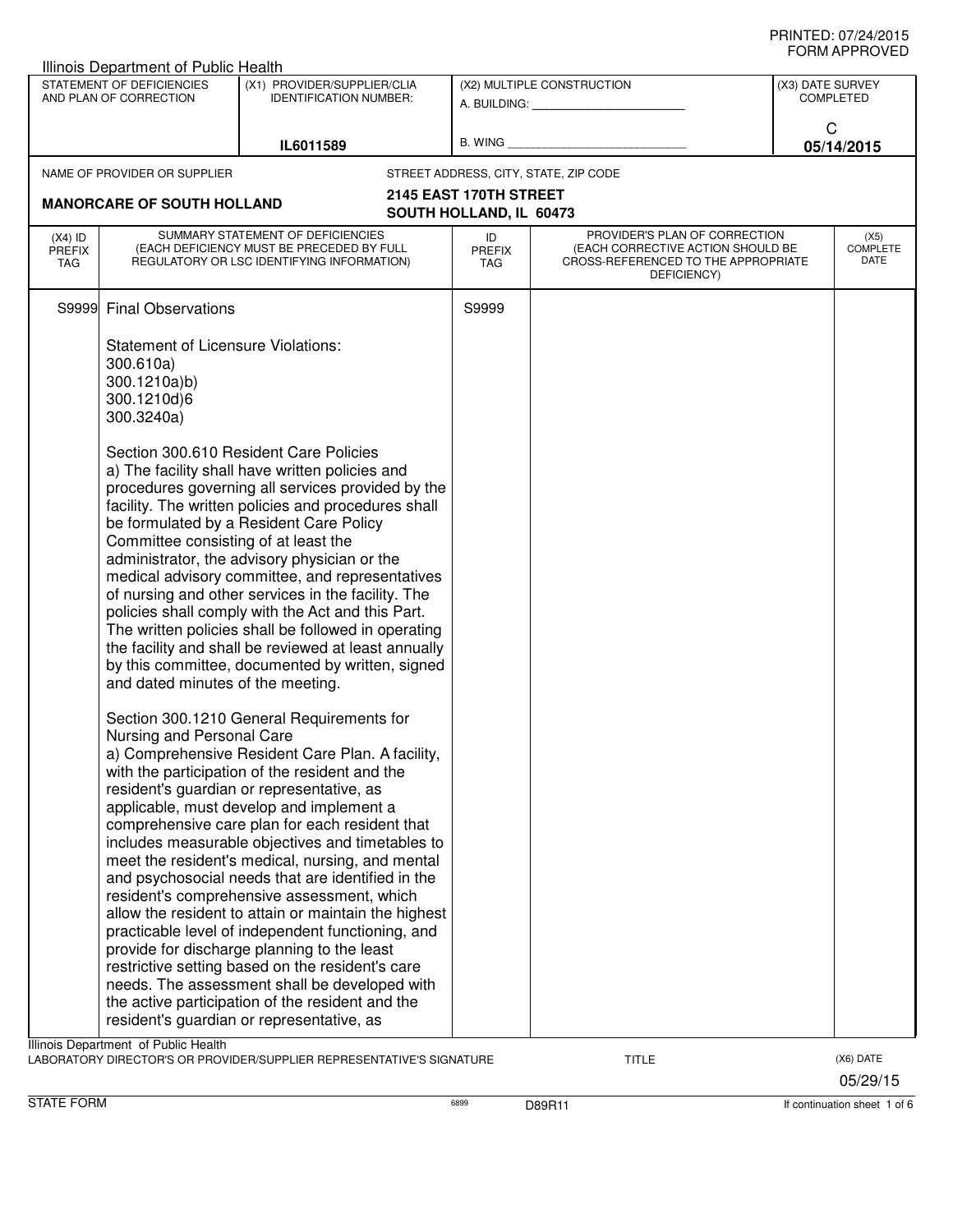## PRINTED: 07/24/2015 FORM APPROVED

|                                                     | Illinois Department of Public Health                                                          |                                                                                                                                                                                                                                                                                                                                                                                                                                                                                                                      |                                                         |                                                                                                                          |                                      |  |
|-----------------------------------------------------|-----------------------------------------------------------------------------------------------|----------------------------------------------------------------------------------------------------------------------------------------------------------------------------------------------------------------------------------------------------------------------------------------------------------------------------------------------------------------------------------------------------------------------------------------------------------------------------------------------------------------------|---------------------------------------------------------|--------------------------------------------------------------------------------------------------------------------------|--------------------------------------|--|
| STATEMENT OF DEFICIENCIES<br>AND PLAN OF CORRECTION |                                                                                               | (X1) PROVIDER/SUPPLIER/CLIA<br><b>IDENTIFICATION NUMBER:</b>                                                                                                                                                                                                                                                                                                                                                                                                                                                         | (X2) MULTIPLE CONSTRUCTION<br>A. BUILDING: A. BUILDING: |                                                                                                                          | (X3) DATE SURVEY<br><b>COMPLETED</b> |  |
|                                                     |                                                                                               | IL6011589                                                                                                                                                                                                                                                                                                                                                                                                                                                                                                            | B. WING                                                 |                                                                                                                          | C<br>05/14/2015                      |  |
|                                                     | NAME OF PROVIDER OR SUPPLIER                                                                  |                                                                                                                                                                                                                                                                                                                                                                                                                                                                                                                      | STREET ADDRESS, CITY, STATE, ZIP CODE                   |                                                                                                                          |                                      |  |
|                                                     | <b>MANORCARE OF SOUTH HOLLAND</b>                                                             |                                                                                                                                                                                                                                                                                                                                                                                                                                                                                                                      | 2145 EAST 170TH STREET                                  |                                                                                                                          |                                      |  |
|                                                     |                                                                                               |                                                                                                                                                                                                                                                                                                                                                                                                                                                                                                                      | SOUTH HOLLAND, IL 60473                                 |                                                                                                                          |                                      |  |
| $(X4)$ ID<br><b>PREFIX</b><br>TAG                   |                                                                                               | SUMMARY STATEMENT OF DEFICIENCIES<br>(EACH DEFICIENCY MUST BE PRECEDED BY FULL<br>REGULATORY OR LSC IDENTIFYING INFORMATION)                                                                                                                                                                                                                                                                                                                                                                                         | ID<br><b>PREFIX</b><br><b>TAG</b>                       | PROVIDER'S PLAN OF CORRECTION<br>(EACH CORRECTIVE ACTION SHOULD BE<br>CROSS-REFERENCED TO THE APPROPRIATE<br>DEFICIENCY) | (X5)<br><b>COMPLETE</b><br>DATE      |  |
| S9999                                               | Continued From page 1                                                                         |                                                                                                                                                                                                                                                                                                                                                                                                                                                                                                                      | S9999                                                   |                                                                                                                          |                                      |  |
|                                                     |                                                                                               | applicable. (Section 3-202.2a of the Act)                                                                                                                                                                                                                                                                                                                                                                                                                                                                            |                                                         |                                                                                                                          |                                      |  |
|                                                     | care needs of the resident<br>and shall be practiced on a 24-hour,<br>seven-day-a-week basis: | b) The facility shall provide the necessary care<br>and services to attain or maintain the highest<br>practicable physical, mental, and psychological<br>well-being of the resident, in accordance with<br>each resident's comprehensive resident care<br>plan. Adequate and properly supervised nursing<br>care and personal care shall be provided to each<br>resident to meet the total nursing and personal<br>d) Pursuant to subsection (a), general nursing<br>care shall include, at a minimum, the following |                                                         |                                                                                                                          |                                      |  |
|                                                     | and assistance to prevent accidents.                                                          | 6) All necessary precautions shall be taken to<br>assure that the residents' environment remains<br>as free of accident hazards as possible. All<br>nursing personnel shall evaluate residents to see<br>that each resident receives adequate supervision<br>Section 300.3240 Abuse and Neglect                                                                                                                                                                                                                      |                                                         |                                                                                                                          |                                      |  |
|                                                     | resident                                                                                      | a) An owner, licensee, administrator, employee or<br>agent of a facility shall not abuse or neglect a                                                                                                                                                                                                                                                                                                                                                                                                                |                                                         |                                                                                                                          |                                      |  |
|                                                     | by:                                                                                           | These Requirements are not met as evidenced                                                                                                                                                                                                                                                                                                                                                                                                                                                                          |                                                         |                                                                                                                          |                                      |  |
|                                                     | Illinois Department of Public Health                                                          | Based on interview and record review facility<br>failed to follow their falls practice guidelines for<br>implementation of fall preventive interventions for<br>one of four residents (R1) reviewed for falls, in a<br>sample of four. This failure resulted in R1 falling<br>out of bed and sustained a fracture of the arm                                                                                                                                                                                         |                                                         |                                                                                                                          |                                      |  |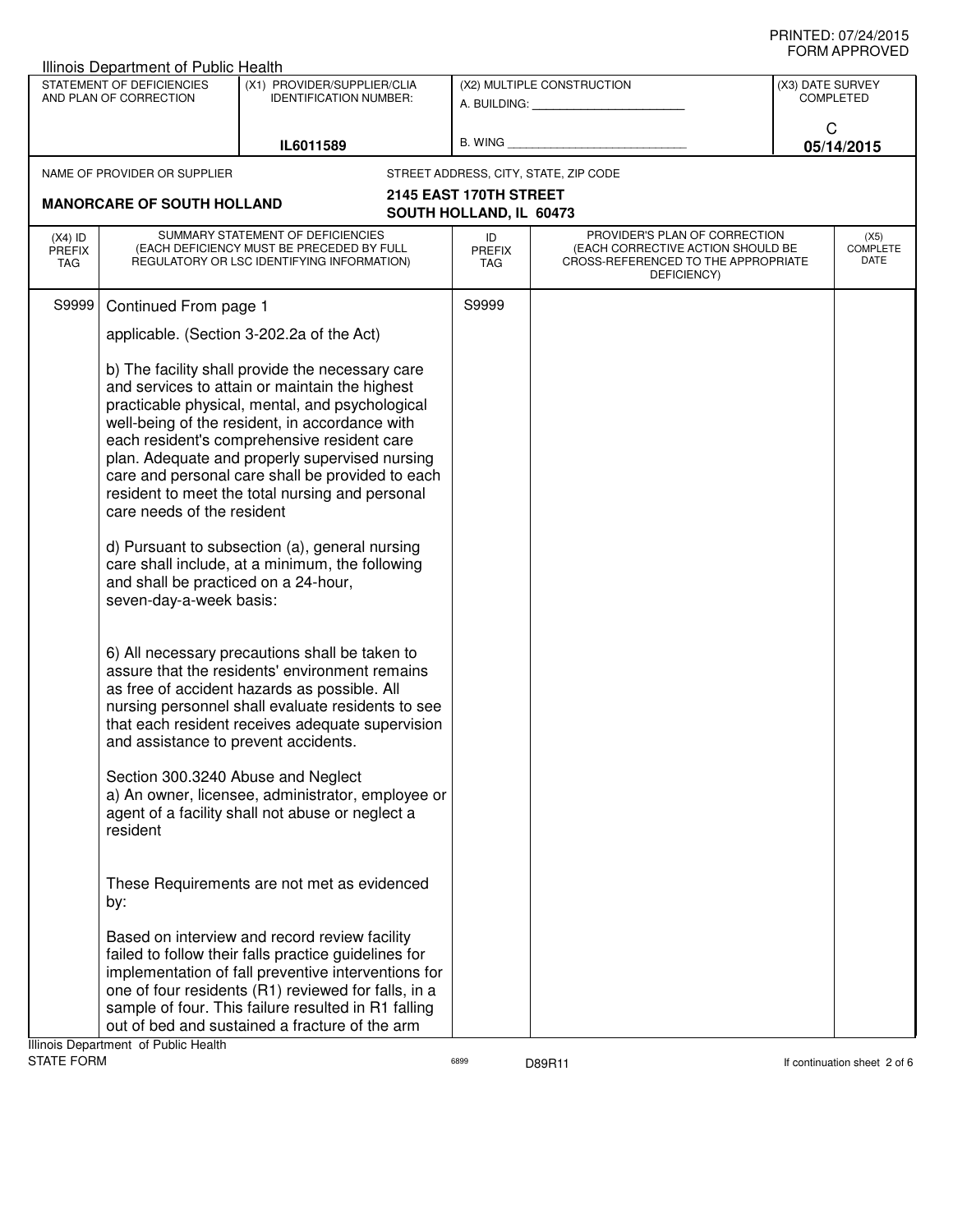|                                   | <b>Illinois Department of Public Health</b>                    |                                                                                                                                                                                                                                                                                                                                                                       |                                                   |                                                                                                                          |                                      |                          |  |
|-----------------------------------|----------------------------------------------------------------|-----------------------------------------------------------------------------------------------------------------------------------------------------------------------------------------------------------------------------------------------------------------------------------------------------------------------------------------------------------------------|---------------------------------------------------|--------------------------------------------------------------------------------------------------------------------------|--------------------------------------|--------------------------|--|
|                                   | STATEMENT OF DEFICIENCIES<br>AND PLAN OF CORRECTION            | (X1) PROVIDER/SUPPLIER/CLIA<br><b>IDENTIFICATION NUMBER:</b>                                                                                                                                                                                                                                                                                                          |                                                   | (X2) MULTIPLE CONSTRUCTION<br>A. BUILDING: A. BUILDING:                                                                  | (X3) DATE SURVEY<br><b>COMPLETED</b> |                          |  |
|                                   |                                                                | IL6011589                                                                                                                                                                                                                                                                                                                                                             |                                                   | B. WING <b>Example 2008</b>                                                                                              | C<br>05/14/2015                      |                          |  |
|                                   | NAME OF PROVIDER OR SUPPLIER                                   |                                                                                                                                                                                                                                                                                                                                                                       |                                                   | STREET ADDRESS, CITY, STATE, ZIP CODE                                                                                    |                                      |                          |  |
|                                   | <b>MANORCARE OF SOUTH HOLLAND</b>                              |                                                                                                                                                                                                                                                                                                                                                                       | 2145 EAST 170TH STREET<br>SOUTH HOLLAND, IL 60473 |                                                                                                                          |                                      |                          |  |
| $(X4)$ ID<br><b>PREFIX</b><br>TAG |                                                                | SUMMARY STATEMENT OF DEFICIENCIES<br>(EACH DEFICIENCY MUST BE PRECEDED BY FULL<br>REGULATORY OR LSC IDENTIFYING INFORMATION)                                                                                                                                                                                                                                          | ID<br><b>PREFIX</b><br>TAG                        | PROVIDER'S PLAN OF CORRECTION<br>(EACH CORRECTIVE ACTION SHOULD BE<br>CROSS-REFERENCED TO THE APPROPRIATE<br>DEFICIENCY) |                                      | (X5)<br>COMPLETE<br>DATE |  |
| S9999                             | Continued From page 2                                          |                                                                                                                                                                                                                                                                                                                                                                       | S9999                                             |                                                                                                                          |                                      |                          |  |
|                                   | (distal humerus).                                              |                                                                                                                                                                                                                                                                                                                                                                       |                                                   |                                                                                                                          |                                      |                          |  |
|                                   | Findings Include:                                              |                                                                                                                                                                                                                                                                                                                                                                       |                                                   |                                                                                                                          |                                      |                          |  |
|                                   |                                                                | R1's care plan created 2-21-14 denotes at risk for<br>falls due to unsteady gait and cognitive<br>impairment. Broad chair for poor trunk control<br>staff to make frequent rounds while in gerichair.                                                                                                                                                                 |                                                   |                                                                                                                          |                                      |                          |  |
|                                   | pm, nurse no injuries doctor notified.<br>aide in positioning. | R1's fall report dated 3-10-14 R1 rolled out of<br>bed to floor mat and attempted to roll out 11:00<br>Added intervention 3-10-14 Offered body pillow to                                                                                                                                                                                                              |                                                   |                                                                                                                          |                                      |                          |  |
|                                   |                                                                | R1's fall report dated 6-10-14 heard R1<br>screaming for help and found on knees near<br>mattress 4:30 pm no injuries doctor notified.<br>Added intervention 6-10-14 staff to frequent<br>checks for toileting and positioning in bed.                                                                                                                                |                                                   |                                                                                                                          |                                      |                          |  |
|                                   | and positioning when in bed.                                   | R1's fall report dated 6-20-14 found on floor next<br>to her bed 1 am no injuries doctor notified.<br>Added intervention 6-23-14 have common used<br>items within reach and staff do frequent toileting                                                                                                                                                               |                                                   |                                                                                                                          |                                      |                          |  |
|                                   | condition in bed.                                              | R1's fall report dated 8-24-14 found on floor next<br>to bed 4:18 am no injuries noted, doctor notified.<br>Added intervention 8-24-14 monitor residents                                                                                                                                                                                                              |                                                   |                                                                                                                          |                                      |                          |  |
|                                   | time.<br>Illinois Denartment, of Public Health                 | R1's fall report dated 4-26-15 denotes observed<br>R1 lying on the floor beside the bed, bed low bed<br>linen on floor bedside R1. No head to toe body<br>check, no visible injuries doctor notified, X-ray<br>right hip- no fracture. Last toiled by CNA at 10:26<br>pm. Approximately 1:13 am nurse observed R1<br>lying on floor next to bed. R1 was soiled at the |                                                   |                                                                                                                          |                                      |                          |  |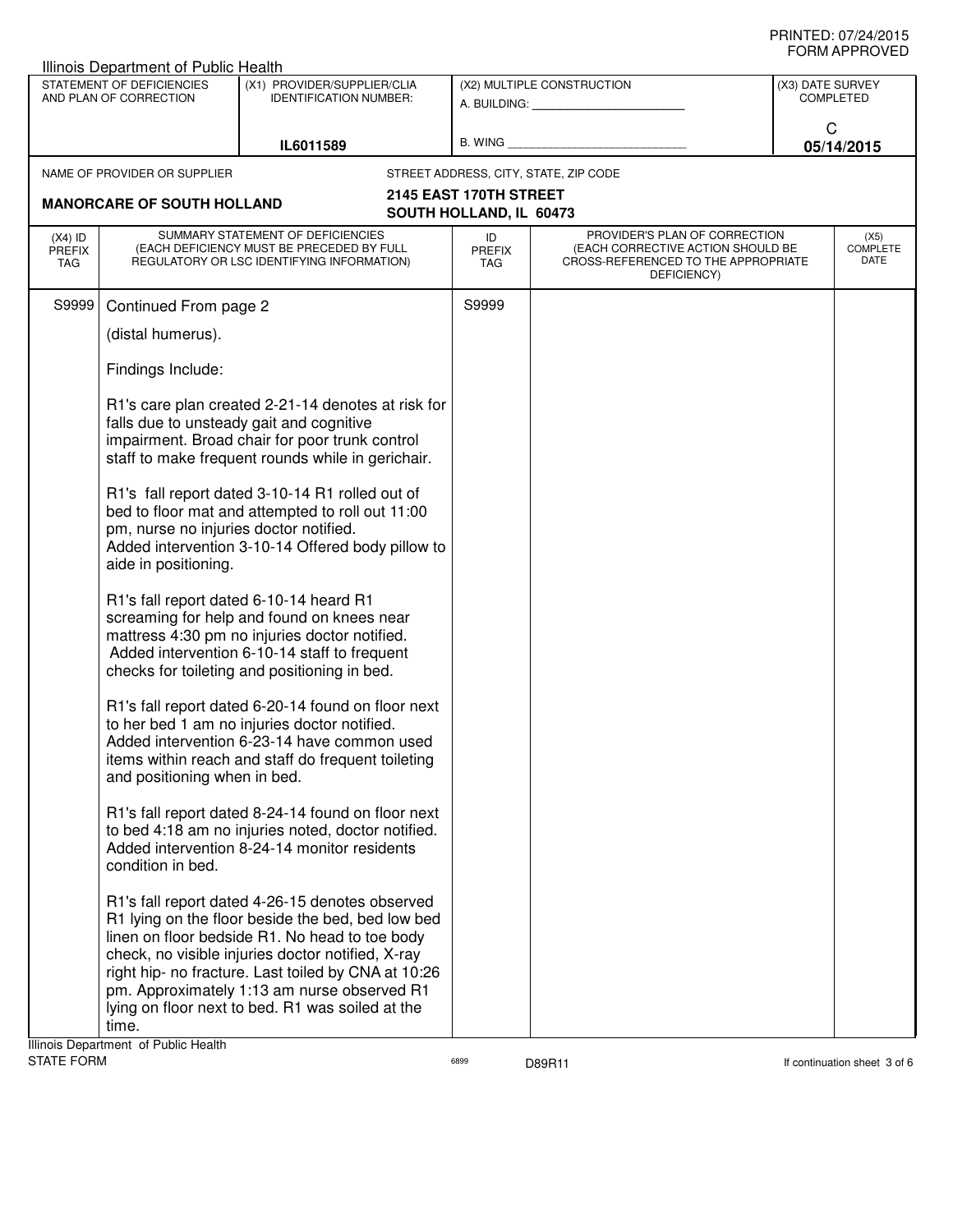|                                                     | Illinois Department of Public Health |                                                                                                                                                                                                                                                                                                                                                                                                                       |                                       |                                                                                                                          | (X3) DATE SURVEY |                                 |
|-----------------------------------------------------|--------------------------------------|-----------------------------------------------------------------------------------------------------------------------------------------------------------------------------------------------------------------------------------------------------------------------------------------------------------------------------------------------------------------------------------------------------------------------|---------------------------------------|--------------------------------------------------------------------------------------------------------------------------|------------------|---------------------------------|
| STATEMENT OF DEFICIENCIES<br>AND PLAN OF CORRECTION |                                      | (X1) PROVIDER/SUPPLIER/CLIA<br><b>IDENTIFICATION NUMBER:</b>                                                                                                                                                                                                                                                                                                                                                          |                                       | (X2) MULTIPLE CONSTRUCTION<br>A. BUILDING: A. BUILDING:                                                                  |                  |                                 |
|                                                     |                                      |                                                                                                                                                                                                                                                                                                                                                                                                                       |                                       |                                                                                                                          |                  | C                               |
|                                                     |                                      | IL6011589                                                                                                                                                                                                                                                                                                                                                                                                             | B. WING                               |                                                                                                                          |                  | 05/14/2015                      |
|                                                     | NAME OF PROVIDER OR SUPPLIER         |                                                                                                                                                                                                                                                                                                                                                                                                                       | STREET ADDRESS, CITY, STATE, ZIP CODE |                                                                                                                          |                  |                                 |
|                                                     | <b>MANORCARE OF SOUTH HOLLAND</b>    |                                                                                                                                                                                                                                                                                                                                                                                                                       | 2145 EAST 170TH STREET                |                                                                                                                          |                  |                                 |
|                                                     |                                      |                                                                                                                                                                                                                                                                                                                                                                                                                       | SOUTH HOLLAND, IL 60473               |                                                                                                                          |                  |                                 |
| $(X4)$ ID<br><b>PREFIX</b><br><b>TAG</b>            |                                      | SUMMARY STATEMENT OF DEFICIENCIES<br>(EACH DEFICIENCY MUST BE PRECEDED BY FULL<br>REGULATORY OR LSC IDENTIFYING INFORMATION)                                                                                                                                                                                                                                                                                          | ID<br><b>PREFIX</b><br><b>TAG</b>     | PROVIDER'S PLAN OF CORRECTION<br>(EACH CORRECTIVE ACTION SHOULD BE<br>CROSS-REFERENCED TO THE APPROPRIATE<br>DEFICIENCY) |                  | (X5)<br><b>COMPLETE</b><br>DATE |
| S9999                                               | Continued From page 3                |                                                                                                                                                                                                                                                                                                                                                                                                                       | S9999                                 |                                                                                                                          |                  |                                 |
|                                                     | on 4-26-15 at 2:00 pm.               | R1's intervention task sheet denotes last toileted                                                                                                                                                                                                                                                                                                                                                                    |                                       |                                                                                                                          |                  |                                 |
|                                                     | X-ray ordered.                       | R1's incident report dated 4-29-15 denotes R1<br>was visited by hospice nurse R1 complained that<br>her right elbow was hurting. Doctor notified and                                                                                                                                                                                                                                                                  |                                       |                                                                                                                          |                  |                                 |
|                                                     | of the distal humerous.              | R1's radiology report dated 4-29-15 denotes right<br>elbow lateral view there is an acute or subacute<br>supracondylar fracture of the distal humerus with<br>approximately 2 centimeters of overriding of the<br>fracture fragments. With anterior displacement of<br>the distal fracture fragment. Conclusion: Fracture                                                                                             |                                       |                                                                                                                          |                  |                                 |
|                                                     | displaced.                           | Z1 (Doctor) stated on 5-13-15 at 12:40 pm that<br>R1's injury (fracture) had to be from the previous<br>fall not a transfer. Z1 stated that her bone had a<br>slight crack after the fall and then subsequent<br>moving of her muscles the fracture became                                                                                                                                                            |                                       |                                                                                                                          |                  |                                 |
|                                                     | had fallen.                          | E6 (Certified Nurse Aide/ CNA) stated on 5-14-15<br>at 11:20 was working the night shift (11-7) on<br>4-25/26-15 on the Medicare unit. E13 stated had<br>started working for a few hours on the Medicare<br>unit and was pulled to watch R1 and some other<br>residents. E13 stated was told to come to R1's<br>unit by the nurse because they were short staff.<br>E13 stated was not assigned to R1 until after she |                                       |                                                                                                                          |                  |                                 |
|                                                     | Illinois Department of Public Health | E8 (Registered Nurse) stated on 5-13-15 R1 is<br>confused and disoriented non ambulatory had<br>history of rolling out of her bed and falling on the<br>floor. E5 stated on 4-25/26-15 was working the<br>night shift heard R1 call out and found R1 on her                                                                                                                                                           |                                       |                                                                                                                          |                  |                                 |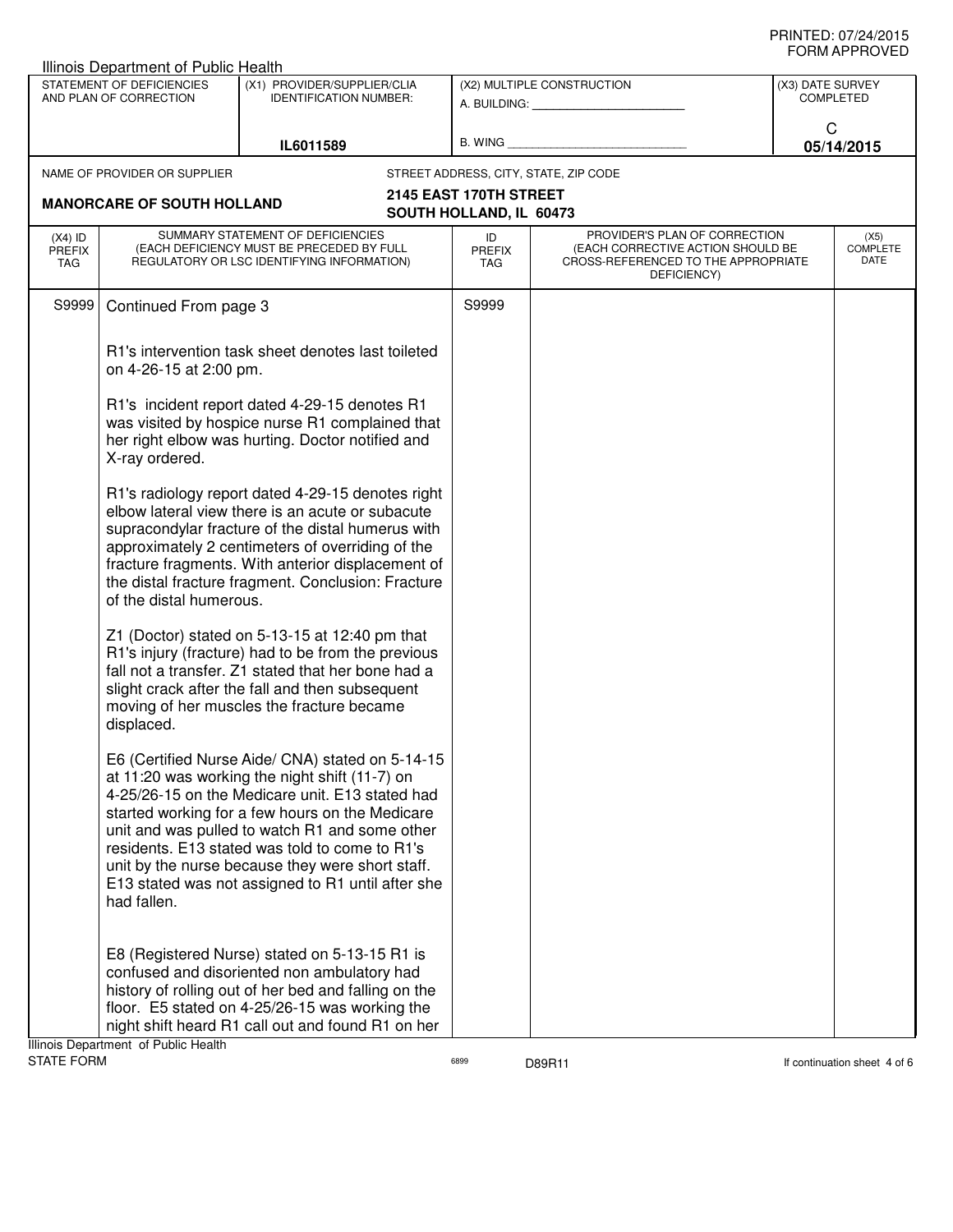## PRINTED: 07/24/2015 FORM APPROVED

| Illinois Department of Public Health                                    |                                                                                                                                                                                                                                                                                                                                                                                                                                                                                                                                                                                                                                                                                                                                                                                                                                                                                                                                                                                                                                                                                                                                                                                                                                                                                                                                                                                                                                                                                                                                                                               |                            |                                                                                                                          |                                      |  |
|-------------------------------------------------------------------------|-------------------------------------------------------------------------------------------------------------------------------------------------------------------------------------------------------------------------------------------------------------------------------------------------------------------------------------------------------------------------------------------------------------------------------------------------------------------------------------------------------------------------------------------------------------------------------------------------------------------------------------------------------------------------------------------------------------------------------------------------------------------------------------------------------------------------------------------------------------------------------------------------------------------------------------------------------------------------------------------------------------------------------------------------------------------------------------------------------------------------------------------------------------------------------------------------------------------------------------------------------------------------------------------------------------------------------------------------------------------------------------------------------------------------------------------------------------------------------------------------------------------------------------------------------------------------------|----------------------------|--------------------------------------------------------------------------------------------------------------------------|--------------------------------------|--|
| STATEMENT OF DEFICIENCIES<br>AND PLAN OF CORRECTION                     | (X1) PROVIDER/SUPPLIER/CLIA<br><b>IDENTIFICATION NUMBER:</b>                                                                                                                                                                                                                                                                                                                                                                                                                                                                                                                                                                                                                                                                                                                                                                                                                                                                                                                                                                                                                                                                                                                                                                                                                                                                                                                                                                                                                                                                                                                  |                            | (X2) MULTIPLE CONSTRUCTION<br>A. BUILDING: A. BUILDING:                                                                  | (X3) DATE SURVEY<br><b>COMPLETED</b> |  |
|                                                                         | IL6011589                                                                                                                                                                                                                                                                                                                                                                                                                                                                                                                                                                                                                                                                                                                                                                                                                                                                                                                                                                                                                                                                                                                                                                                                                                                                                                                                                                                                                                                                                                                                                                     | B. WING                    |                                                                                                                          | C<br>05/14/2015                      |  |
| NAME OF PROVIDER OR SUPPLIER                                            |                                                                                                                                                                                                                                                                                                                                                                                                                                                                                                                                                                                                                                                                                                                                                                                                                                                                                                                                                                                                                                                                                                                                                                                                                                                                                                                                                                                                                                                                                                                                                                               |                            | STREET ADDRESS, CITY, STATE, ZIP CODE                                                                                    |                                      |  |
| <b>MANORCARE OF SOUTH HOLLAND</b>                                       |                                                                                                                                                                                                                                                                                                                                                                                                                                                                                                                                                                                                                                                                                                                                                                                                                                                                                                                                                                                                                                                                                                                                                                                                                                                                                                                                                                                                                                                                                                                                                                               | 2145 EAST 170TH STREET     |                                                                                                                          |                                      |  |
|                                                                         |                                                                                                                                                                                                                                                                                                                                                                                                                                                                                                                                                                                                                                                                                                                                                                                                                                                                                                                                                                                                                                                                                                                                                                                                                                                                                                                                                                                                                                                                                                                                                                               | SOUTH HOLLAND, IL 60473    |                                                                                                                          |                                      |  |
| $(X4)$ ID<br><b>PREFIX</b><br>TAG                                       | SUMMARY STATEMENT OF DEFICIENCIES<br>(EACH DEFICIENCY MUST BE PRECEDED BY FULL<br>REGULATORY OR LSC IDENTIFYING INFORMATION)                                                                                                                                                                                                                                                                                                                                                                                                                                                                                                                                                                                                                                                                                                                                                                                                                                                                                                                                                                                                                                                                                                                                                                                                                                                                                                                                                                                                                                                  | ID<br><b>PREFIX</b><br>TAG | PROVIDER'S PLAN OF CORRECTION<br>(EACH CORRECTIVE ACTION SHOULD BE<br>CROSS-REFERENCED TO THE APPROPRIATE<br>DEFICIENCY) | (X5)<br><b>COMPLETE</b><br>DATE      |  |
| S9999<br>Continued From page 4                                          |                                                                                                                                                                                                                                                                                                                                                                                                                                                                                                                                                                                                                                                                                                                                                                                                                                                                                                                                                                                                                                                                                                                                                                                                                                                                                                                                                                                                                                                                                                                                                                               | S9999                      |                                                                                                                          |                                      |  |
| washroom.<br>on 4-25-15.<br>the floor.<br>mats or body pillows for her. | side on the floor next to her bed. E8 stated got<br>assistance, assessed R1 and they used the<br>mechanical lift to put her back to bed also notified<br>her doctor. E8 stated body pillow was not in place<br>at the time of the fall or floor mat. E8 stated did<br>not see any CNA go in R1's room before the fall.<br>E8 stated did not check if she was wet when she<br>got to work at 11 PM because that's the duty of<br>the CNA. E8 stated R1 was awake when she got<br>to work and only asked her how she was doing<br>but did not ask her if she needed to use the<br>Facility's assignment sheet dated 4-25-15 (11-7)<br>denotes E8 and E6 assigned to R1 for 11-7 shift<br>E7 (Certified Nurse Aide) stated on 5-14-15 at<br>11:05 am was called to R1's room by the nurse<br>(E8) and saw R1 on the floor next to her bed did<br>not see a floor mat or body pillows. E7 stated<br>nurse did assessment and rolled her onto the<br>sling and they used the mechanical lift to transfer<br>her to the bed. E7 stated did not see any bed<br>bolster or body pillows. E7 stated was told that<br>they could not use the floor mats and could not<br>use the body pillows. E7 stated first time he saw<br>R1 was that night was when she was found on<br>E2 (Certified Nurse Aide) stated on 5-13-15 at<br>11:15 am worked the pm shift 3-11 mainly was<br>told on today (5-13-15) to start using bed body<br>pillows for R1. E2 stated has known R1 had<br>history of rolling out of her bed and falling on the<br>floor. E2 stated they have not been using floor |                            |                                                                                                                          |                                      |  |
|                                                                         | E3 (Unit Manager) stated on 5-13-15 at 11:00am<br>the body pillow was put in placed yesterday                                                                                                                                                                                                                                                                                                                                                                                                                                                                                                                                                                                                                                                                                                                                                                                                                                                                                                                                                                                                                                                                                                                                                                                                                                                                                                                                                                                                                                                                                 |                            |                                                                                                                          |                                      |  |
| Illinois Department of Public Health                                    |                                                                                                                                                                                                                                                                                                                                                                                                                                                                                                                                                                                                                                                                                                                                                                                                                                                                                                                                                                                                                                                                                                                                                                                                                                                                                                                                                                                                                                                                                                                                                                               |                            |                                                                                                                          |                                      |  |
| <b>STATE FORM</b>                                                       |                                                                                                                                                                                                                                                                                                                                                                                                                                                                                                                                                                                                                                                                                                                                                                                                                                                                                                                                                                                                                                                                                                                                                                                                                                                                                                                                                                                                                                                                                                                                                                               | 6899                       | D89R11                                                                                                                   | If continuation sheet 5 of 6         |  |